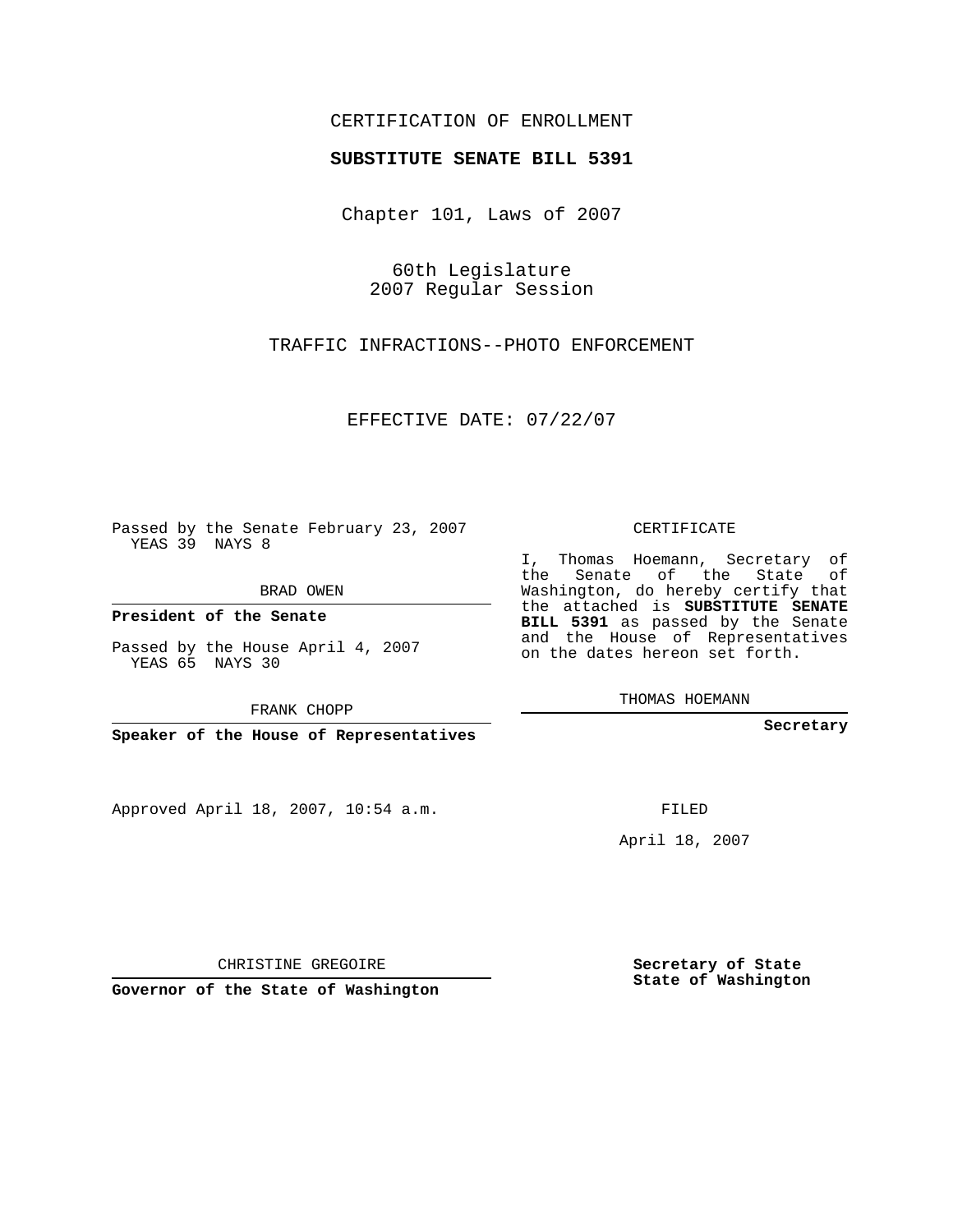## **SUBSTITUTE SENATE BILL 5391** \_\_\_\_\_\_\_\_\_\_\_\_\_\_\_\_\_\_\_\_\_\_\_\_\_\_\_\_\_\_\_\_\_\_\_\_\_\_\_\_\_\_\_\_\_

\_\_\_\_\_\_\_\_\_\_\_\_\_\_\_\_\_\_\_\_\_\_\_\_\_\_\_\_\_\_\_\_\_\_\_\_\_\_\_\_\_\_\_\_\_

Passed Legislature - 2007 Regular Session

## **State of Washington 60th Legislature 2007 Regular Session**

**By** Senate Committee on Transportation (originally sponsored by Senators Kilmer, Swecker, Haugen and Rockefeller; by request of Board For Judicial Administration)

READ FIRST TIME 02/07/07.

 1 AN ACT Relating to photo enforcement of traffic infractions; and 2 amending RCW 46.63.030 and 46.63.160.

3 BE IT ENACTED BY THE LEGISLATURE OF THE STATE OF WASHINGTON:

 4 **Sec. 1.** RCW 46.63.030 and 2005 c 167 s 2 are each amended to read 5 as follows:

 6 (1) A law enforcement officer has the authority to issue a notice 7 of traffic infraction:

8 (a) When the infraction is committed in the officer's presence;

 9 (b) When the officer is acting upon the request of a law 10 enforcement officer in whose presence the traffic infraction was 11 committed;

12 (c) If an officer investigating at the scene of a motor vehicle 13 accident has reasonable cause to believe that the driver of a motor 14 vehicle involved in the accident has committed a traffic infraction;

15 (d) When the ((<del>notice of</del>)) infraction is detected through the use 16 of a photo enforcement system under RCW 46.63.160; or

17 (e) When the ((<del>notice of</del>)) infraction is detected through the use 18 of an automated traffic safety camera under RCW 46.63.170.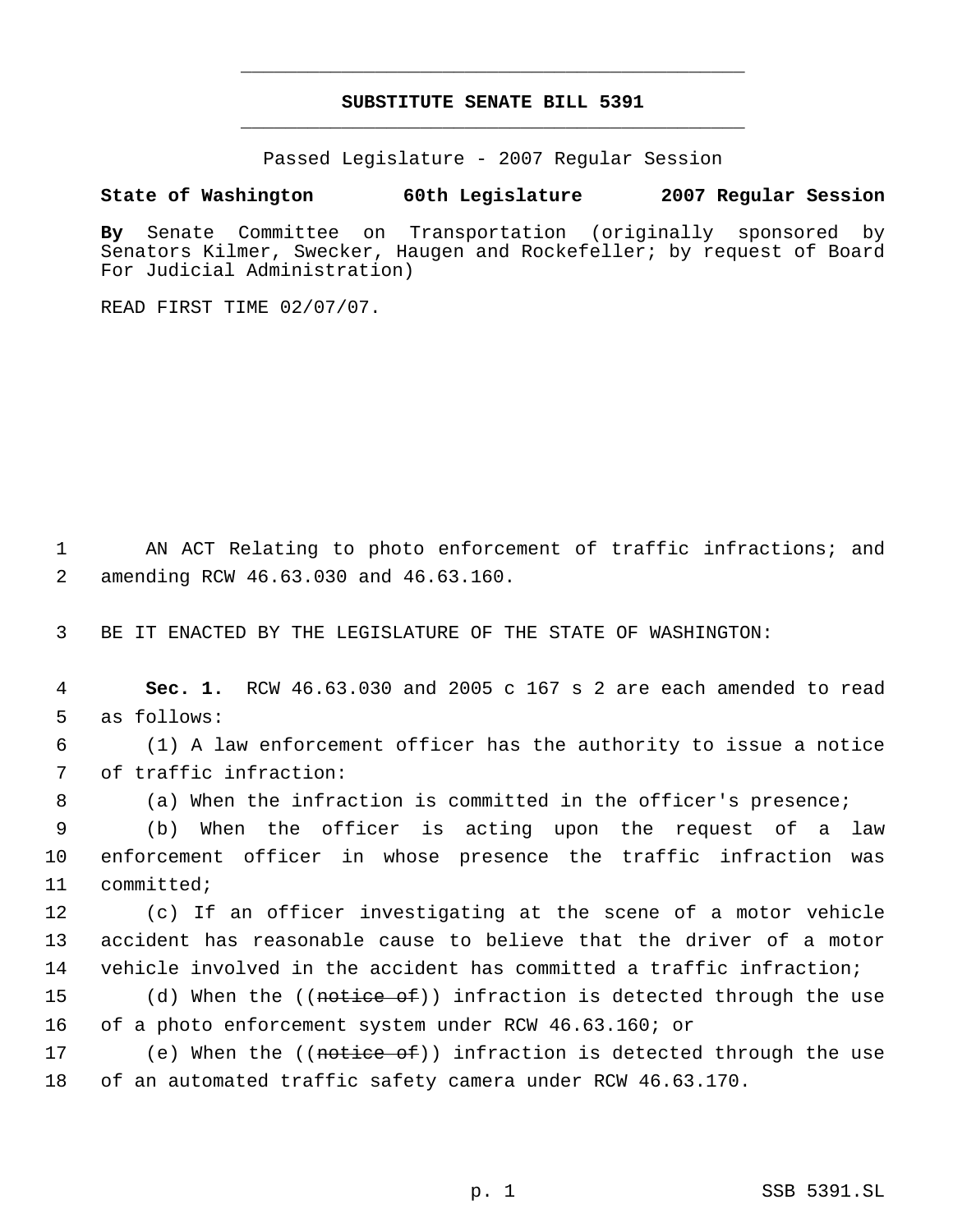(2) A court may issue a notice of traffic infraction upon receipt of a written statement of the officer that there is reasonable cause to believe that an infraction was committed.

 (3) If any motor vehicle without a driver is found parked, standing, or stopped in violation of this title or an equivalent administrative regulation or local law, ordinance, regulation, or resolution, the officer finding the vehicle shall take its registration number and may take any other information displayed on the vehicle which may identify its user, and shall conspicuously affix to the vehicle a notice of traffic infraction.

 (4) In the case of failure to redeem an abandoned vehicle under RCW 46.55.120, upon receiving a complaint by a registered tow truck operator that has incurred costs in removing, storing, and disposing of an abandoned vehicle, an officer of the law enforcement agency responsible for directing the removal of the vehicle shall send a notice of infraction by certified mail to the last known address of the person responsible under RCW 46.55.105. The notice must be entitled "Littering--Abandoned Vehicle" and give notice of the monetary penalty. The officer shall append to the notice of infraction, on a form prescribed by the department of licensing, a notice indicating the amount of costs incurred as a result of removing, storing, and disposing of the abandoned vehicle, less any amount realized at auction, and a statement that monetary penalties for the infraction will not be considered as having been paid until the monetary penalty payable under this chapter has been paid and the court is satisfied that the person has made restitution in the amount of the deficiency remaining after disposal of the vehicle.

 **Sec. 2.** RCW 46.63.160 and 2004 c 231 s 6 are each amended to read as follows:

30 (1) This section applies only to ((traffie)) infractions issued under RCW 46.61.690 for toll collection evasion.

 (2) Nothing in this section prohibits a law enforcement officer from issuing a notice of traffic infraction to a person in control of a vehicle at the time a violation occurs under RCW 46.63.030(1) (a), (b), or (c).

 (3) Toll collection systems include manual cash collection, electronic toll collection, and photo enforcement systems.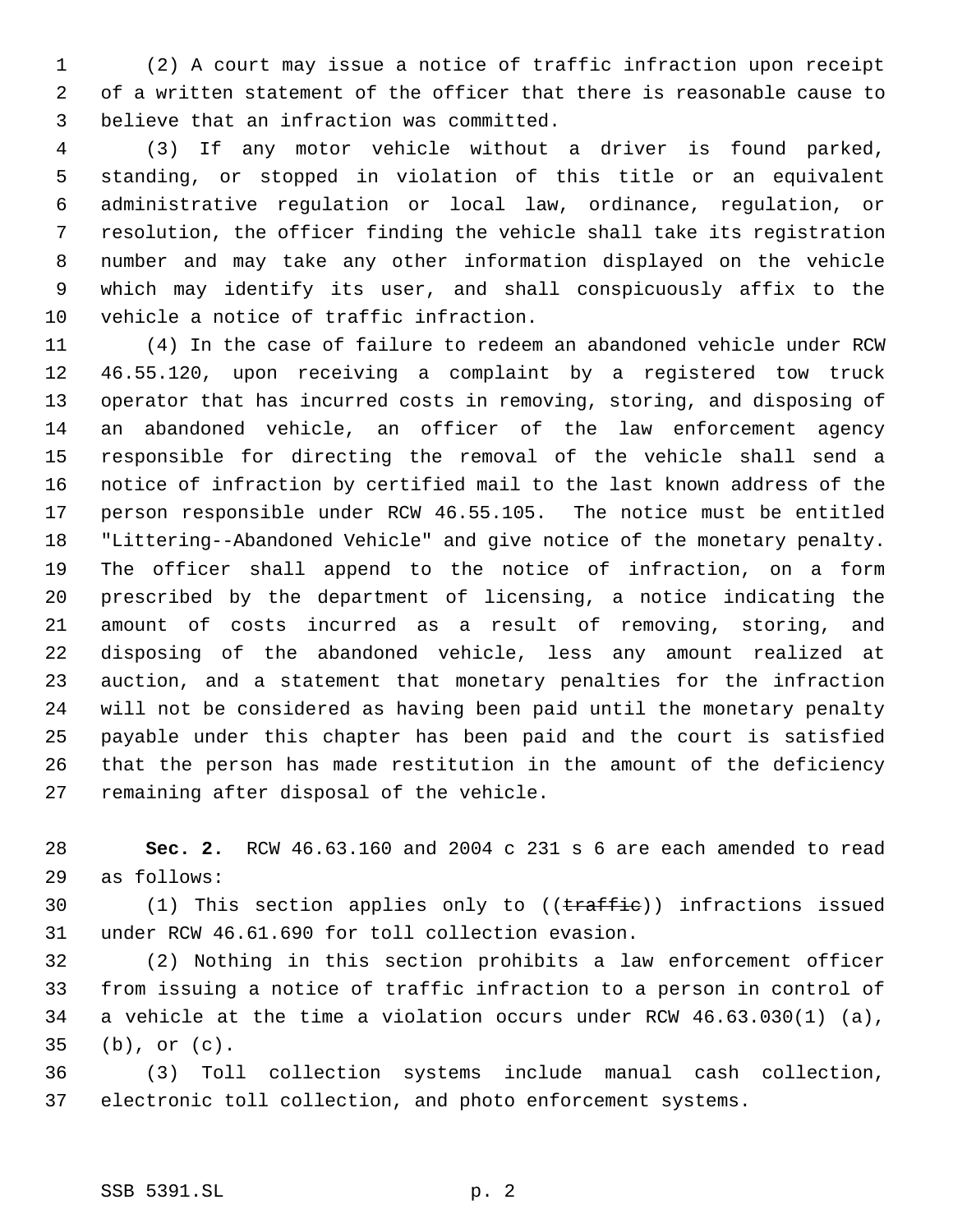(4) "Electronic toll collection system" means a system of collecting tolls or charges that is capable of charging the account of the toll patron the appropriate toll or charge by electronic transmission from the motor vehicle to the toll collection system, which information is used to charge the appropriate toll or charge to the patron's account.

 (5) "Photo enforcement system" means a vehicle sensor installed to work in conjunction with an electronic toll collection system that automatically produces one or more photographs, one or more microphotographs, a videotape, or other recorded images of a vehicle operated in violation of an infraction under this chapter.

 (6) The use of a toll collection system is subject to the following requirements:

 (a) The department of transportation shall adopt rules that allow an open standard for automatic vehicle identification transponders used for electronic toll collection to be compatible with other electronic payment devices or transponders from the Washington state ferry system, other public transportation systems, or other toll collection systems to the extent that technology permits. The rules must also allow for multiple vendors providing electronic payment devices or transponders as technology permits.

 (b) The department of transportation may not sell, distribute, or make available in any way, the names and addresses of electronic toll collection system account holders.

 (7) The use of a photo enforcement system for issuance of notices of infraction is subject to the following requirements:

 (a) Photo enforcement systems may take photographs, digital photographs, microphotographs, videotapes, or other recorded images of the vehicle and vehicle license plate only.

 (b) A notice of infraction must be mailed to the registered owner of the vehicle or to the renter of a vehicle within sixty days of the violation. The law enforcement officer issuing the notice of infraction shall include with it a certificate or facsimile thereof, based upon inspection of photographs, microphotographs, videotape, or other recorded images produced by a photo enforcement system, stating the facts supporting the notice of infraction. This certificate or facsimile is prima facie evidence of the facts contained in it and is admissible in a proceeding charging a violation under this chapter.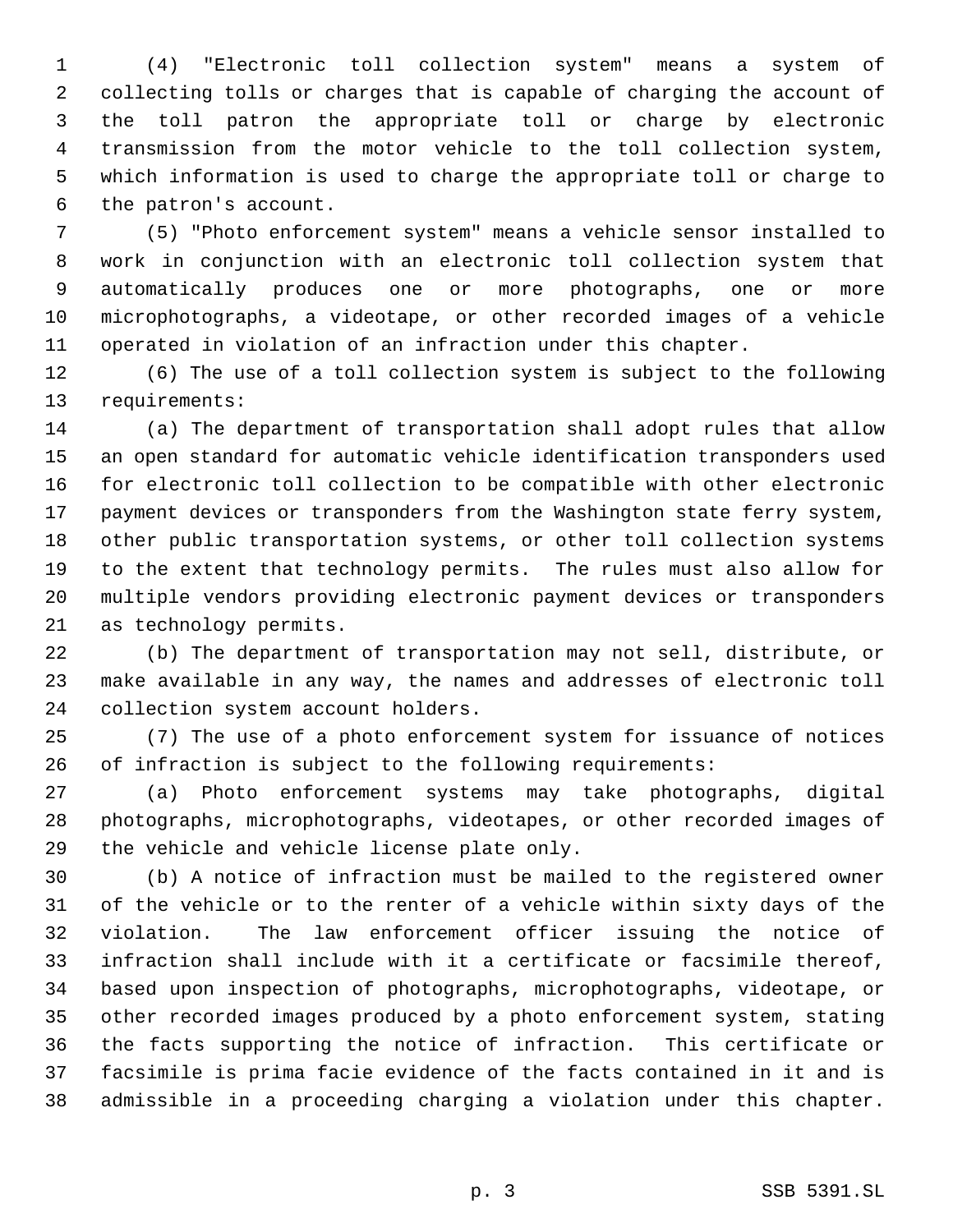The photographs, digital photographs, microphotographs, videotape, or other recorded images evidencing the violation must be available for inspection and admission into evidence in a proceeding to adjudicate the liability for the infraction.

 (c) Notwithstanding any other provision of law, all photographs, digital photographs, microphotographs, videotape, or other recorded images prepared under this chapter are for the exclusive use of the tolling agency and law enforcement in the discharge of duties under this section and are not open to the public and may not be used in a court in a pending action or proceeding unless the action or proceeding relates to a violation under this chapter. No photograph, digital photograph, microphotograph, videotape, or other recorded image may be used for any purpose other than enforcement of violations under this chapter nor retained longer than necessary to enforce this chapter or verify that tolls are paid.

 (d) All locations where a photo enforcement system is used must be clearly marked by placing signs in locations that clearly indicate to a driver that he or she is entering a zone where traffic laws are enforced by a photo enforcement system.

 (8) Infractions detected through the use of photo enforcement systems are not part of the registered owner's driving record under RCW 46.52.101 and 46.52.120. Additionally, infractions generated by the use of photo enforcement systems under this section shall be processed 24 in the same manner as parking infractions, including for the purposes of RCW 3.46.120, 3.50.100, 35.20.220, 46.16.216, and 46.20.270(3).

 (9) The penalty for an infraction detected through the use of a photo enforcement system shall be forty dollars plus an additional toll 28 penalty. The toll penalty is equal to three times the cash toll for a standard passenger car during peak hours. Any reduction in the total penalty imposed shall be made proportionally between the forty-dollar penalty and the toll penalty. The court shall remit the toll penalty to the department of transportation or a private entity under contract with the department of transportation for deposit in the statewide account in which tolls are deposited for the tolling facility at which 35 the violation occurred.

 (10) If the registered owner of the vehicle is a rental car business the department of transportation or a law enforcement agency shall, before a notice of infraction being issued under this section,